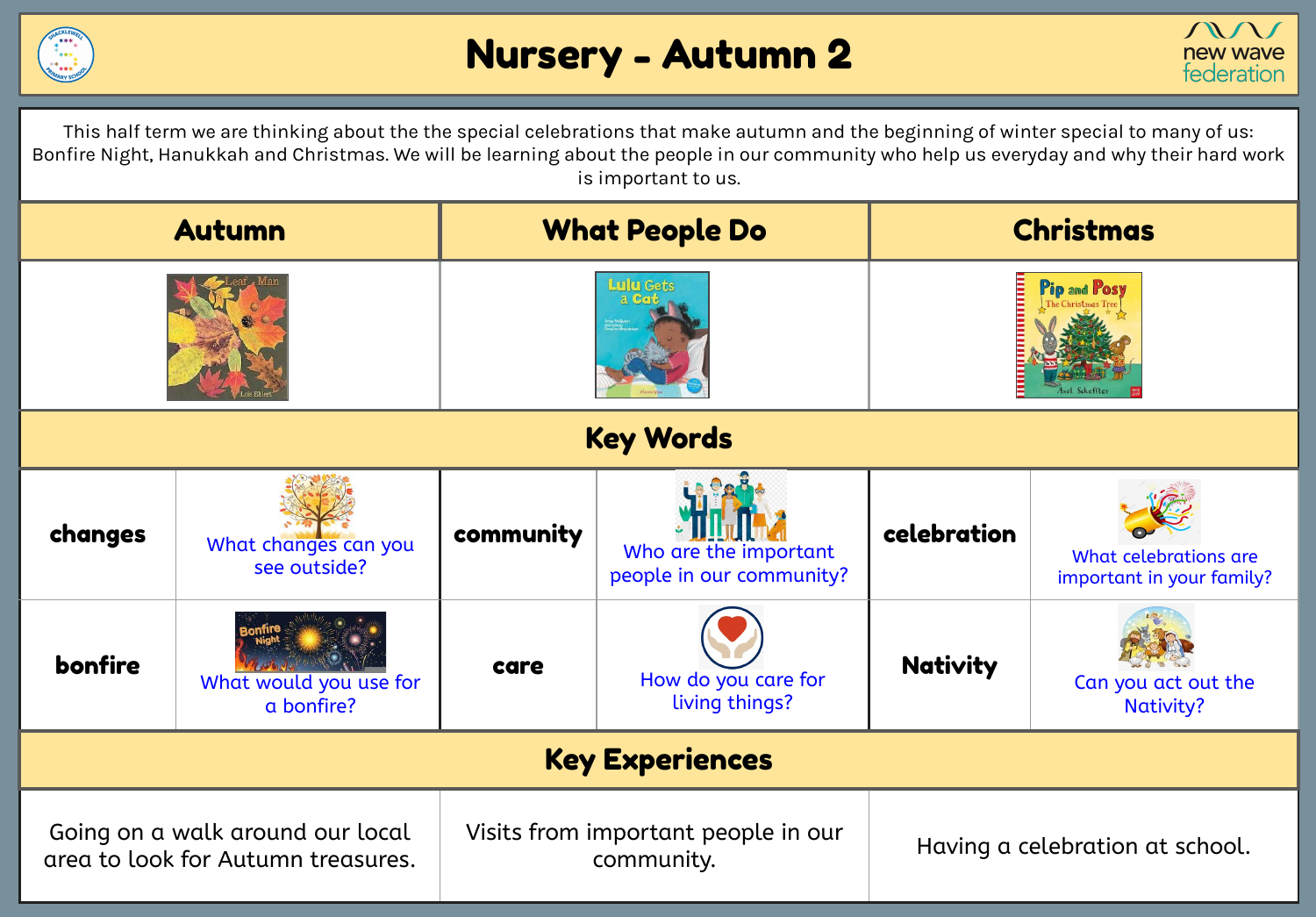| <b>Communication &amp; Language</b>                                                                                                         | <b>Maths</b>                                                                                                             | <b>Communication &amp; Language</b>                                                                                         |  |
|---------------------------------------------------------------------------------------------------------------------------------------------|--------------------------------------------------------------------------------------------------------------------------|-----------------------------------------------------------------------------------------------------------------------------|--|
| We will be learning to take turns in<br>conversation and respond to our<br>friends ideas in our play.                                       | We will explore patterns in nature<br>and build on our mathematical<br>language in relation to the concept of<br>number. | We will continue to learn new<br>vocabulary related to our themes and<br>speak in simple sentences to express<br>ourselves. |  |
| Encourage your child to talk about<br>their day at nursery and share your<br>own memories related to their ideas<br>to further engage them. | Point out patterns around you and<br>talk about sets of objects as a<br>number.                                          | Extend your child's answers in a<br>simple sentence and give them<br>choices to encourage use of language.                  |  |
| <b>Physical Development</b>                                                                                                                 |                                                                                                                          | <b>Personal, Social &amp; Emotional</b>                                                                                     |  |
| We will focus on developing our large<br>motor skills through climbing,<br>jumping, running and balancing to<br>improve our coordination.   | <b>Nursery</b>                                                                                                           | <b>Development</b><br>We will be talking about how we feel<br>and about respecting others'<br>feelings.                     |  |
| Have a play outdoors every day,<br>encouraging your child to take safe<br>risk in their physical activities.                                | <b>Autumn 2</b>                                                                                                          | Name the emotions your child may<br>be feeling and model how they can<br>manage their feelings.                             |  |
| <b>Understanding the World</b>                                                                                                              | Literacy                                                                                                                 | <b>Expressive Art &amp; Design</b>                                                                                          |  |
| We will be exploring the life cycle of<br>plants, changes in the weather and<br>how to identify the autumn season.                          | We will be reading a variety of stories<br>and non fiction books related to our<br>themes, both as a group and           | We will be mixing colours and learn<br>to create secondary and tones of<br>colours, exploring different strokes             |  |
| Take your child for a walk in the park<br>and find different autumn treasures,<br>from colourful leaves to conkers and<br>berries.          | independently.<br>Share a book with your child every<br>day, it can be a special time for you<br>and your child.         | and types of paint.<br>Visit an Art gallery with your child<br>and encourage them to describe<br>what they see.             |  |